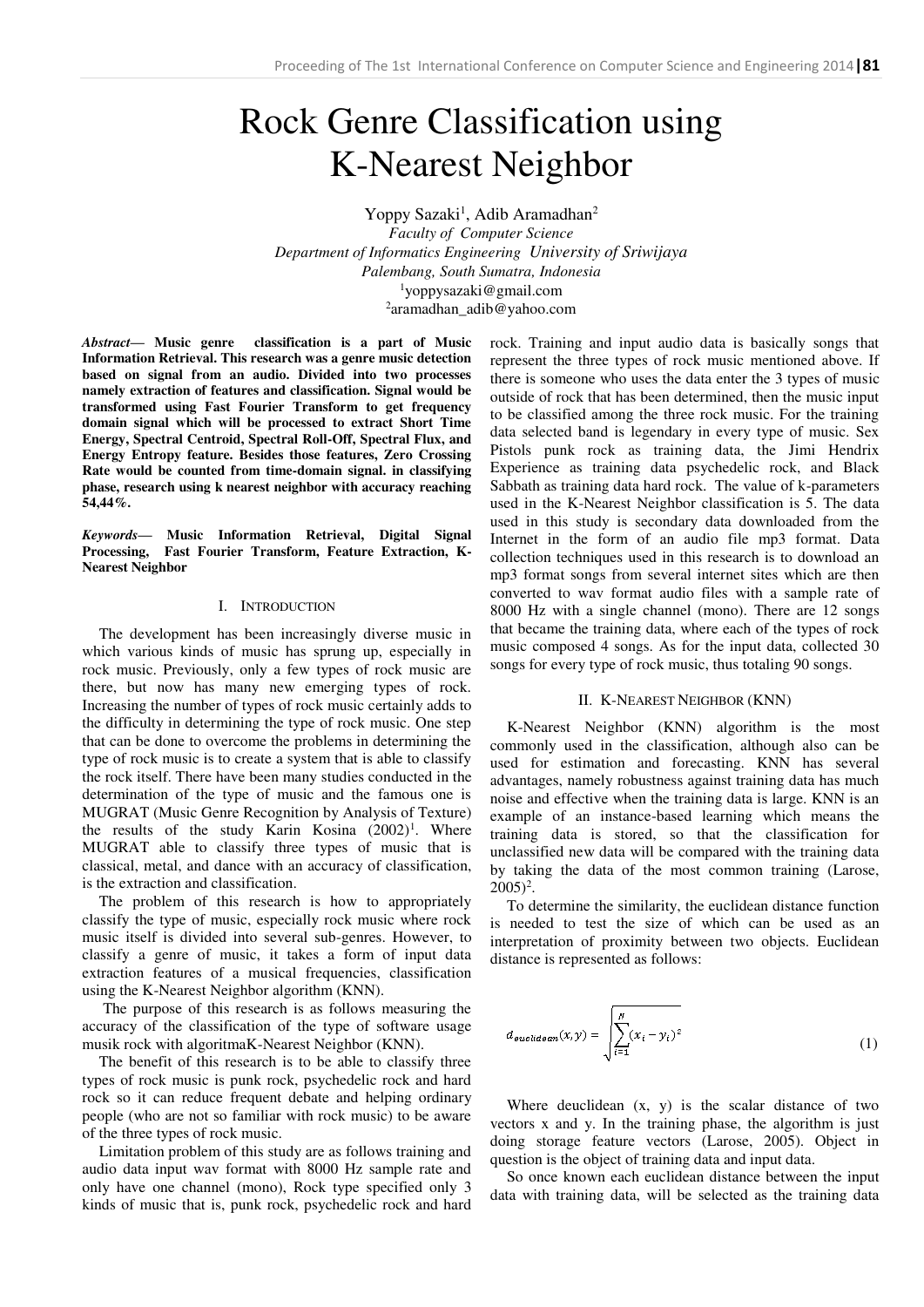parameter k has the smallest euclidean distance. Conclusion Most of the data are going to be the choice for the new classification of the input data.

Training data and the input data are selected based on the observation through an internet search engine with keywords "greatest punk rock band", "greatest psychedelic rock band", and "greatest hard rock band". The results of these observations indicate bands such as Black Sabbath, Sex Pistols, Jimmi Hendrix Experience, Pink Floyd, Jimi Hendrix Experience, and the Ramones. So for the training data represented by the Sex Pistols (punk rock), Black Sabbath (hard rock), and the Jimi Hendrix Experience (psychedelic rock)<sup>7</sup>.

## III. ANALYSIS AND DESIGN

### *A. Analysis of Feature Extraction*

Audio files pass through the first stage of feature extraction. In the feature extraction stage, the audio file will pass through four stages: frame blocking the signal, the signal windowing, signal transformation, and counting feature. Data from the audio file a number that describes the amplitude.

#### *1) Frame Blocking Signal Analysis*

In the frame stage blocking signal, the input audio file will be divided into signal comprising several frames. The size of a frame consisting of several samples depending on how many seconds the audio file will be divided and how much sampling frequency. In this study the frame size of 50 milliseconds without overlapping. The purpose of this frame is that the blocking signal is invariant, which means no change. The outcome of this process is a signal that has been split into multiple frames.

## *2) Windowing Signal Analysis*

Once the signal is divided into many frames, then the signal will go to the windowing stage. The purpose of windowing is to eliminate the effects of discontinuities caused by blocking frame. There are several kinds of windowing methods, the Blackman Window, Window Rectangle, and Hamming Window. In this research, windowing used is Hamming Window,

$$
w(i) = 0.54 - 0.46 \left( 1 - \cos \left( 2\pi \frac{i}{n} \right) \right) \tag{2}
$$

untuk  $i=0...n-1$ 

Hamming window is a windowing which include having a small side lobe and main lobe of the greatest so it will be more smooth windowing results in eliminating the effects of discontinuities. The results of this stage is the signal on the frames that have been windowing..

#### *3) Signal Transformation Analysis*

At this stage it will change the original signal into a time berdomain berdomain frequency. In this research, to change the signal domain used Fast Fourier Transform (FFT). The purpose of a domain modifying the signal that the features of an input music can be calculated, where the features are the

frequency characteristics of the music. All the signals that have been in the framing and windowing were going to put into the equation 3.

$$
X[k] = \sum_{n=0}^{N/2-1} x[2n]W_{N/2}^{nk} + W_N^k \sum_{n=0}^{N/2-1} x[2n+1]W_{N/2}^{nk}
$$
 (3)

Having obtained the results of the real and imaginary of the signal then the next step is to enter into the equation to obtain the signal magnitude 4.

$$
M_t[k] = \sqrt{\text{Re}(X[k])^2 + \text{Im}(X[k])^2}
$$
\n(4)

## *.4) Calculation Analysis Features*

 $\sim$   $\sim$ 

Signal has a frequency berdomain then be computed its features. In this experiment the features that will be calculated is the Zero Crossing Rate (ZCR), Short Time Energy (STE), Spectral Centroid (SC), Spectral Roll-off (SR), Spectral Flux (SF), and the Energy Entropy (EE). But for ZCR, not used with frequency domain signal, but the signal is the original signal berdomain time.

$$
ZCR = \sum_{n=1}^{N-1} |(x[n]) - (x[n-1])|
$$
 (5)

$$
STE = \frac{1}{N} \sum_{n=0}^{N-1} M_t[n]^2
$$
 (6)

$$
SC = \frac{\sum_{n=0}^{N-1} M_t[n].n + 1}{\sum_{n=0}^{N-1} M_t[n]} \tag{7}
$$

$$
SR = 0.85 \sum_{n=0}^{N-1} M_t[n] \tag{8}
$$

$$
SF = \sum_{n=0}^{N-1} (N_t[n] - N_t[n-1])^2
$$
 (9)

$$
EE = -\sum_{n=0}^{N-1} p(x[n]) log_{10} p(x[n])
$$
 (10)

#### *B. Classification Analysis of Rock Music Type*

The last phase will be the classification of types of music. The classification of music using the K-Nearest Neighbor algorithm (KNN). The features that have been previously obtained will be compared with the training data that is already available. By calculating the euclidean distance of each feature to the training data, which will be selected which has the smallest distance to the training data. From the results of euclidean distance calculation, we will get some kind of